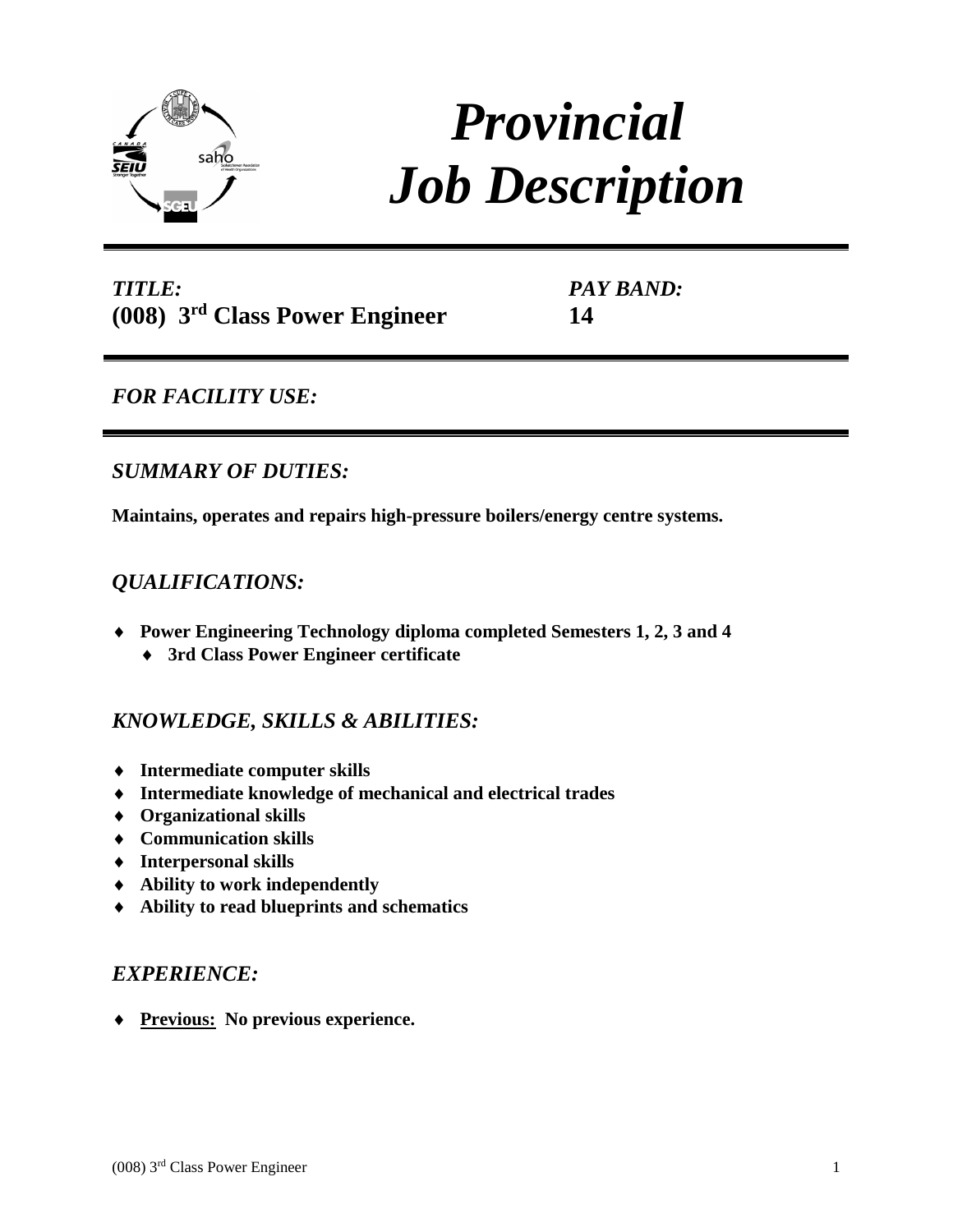# *KEY ACTIVITIES:*

## **A. Plant / Energy Centre Operation**

- **Operates and services building/plant (e.g., boilers, fans, cooling towers, chillers, HVAC, automation systems, emergency power, fire systems, ventilation units, call systems) within code requirements.**
- **Analyzes and troubleshoots equipment**
- **Maintains and services water systems (e.g., tests, analyzes and logs pumps, converters, heat reclamation system, piping).**
- **Mixes chemicals.**
- **Removes and replaces parts (e.g., pipes, valves, sight glasses, safety valves, pumps, packing and mechanical seals).**
- **Prepares shift reports.**
- **Performs inspections, commissions, verifies and calibrates equipment.**
- **Performs daily boiler chemical tests, calculates impurities, adds chemicals as necessary.**
- **Performs daily equipment checks.**
- **Maintains and repairs boilers (e.g., shut downs, boiler inspection, replace parts).**
- **Monitors and maintains pneumatic control system.**
- **Monitors and responds to plant alarms.**
- **Liaises with outside contractors, vendors and inspectors.**
- **Repairs electrical equipment and wiring.**

### **B. Preventative Maintenance**

- **Performs preventative maintenance tasks on all plant/energy centre equipment and systems.**
- **Performs preventative maintenance tasks on other equipment throughout the facility as per preventative maintenance program, where required.**
- **Maintains maintenance logs and records.**

### **C. Related Key Work Activities**

- **Prepares daily reports.**
- **Assists tradespersons with repairs to plant.**
- **Maintains inventory (e.g., orders parts and chemicals).**
- **Participates in renovation projects.**
- **Locks / unlocks doors and performs security checks.**
- **Performs general maintenance activities throughout the facility (e.g., kitchen, laundry, housekeeping, beds, call system).**
- **Performs general plumbing, mechanical, carpentry and welding duties.**
- **Maintains medical gas systems.**
- **Provides occasional guidance to the primary function of others, including training.**